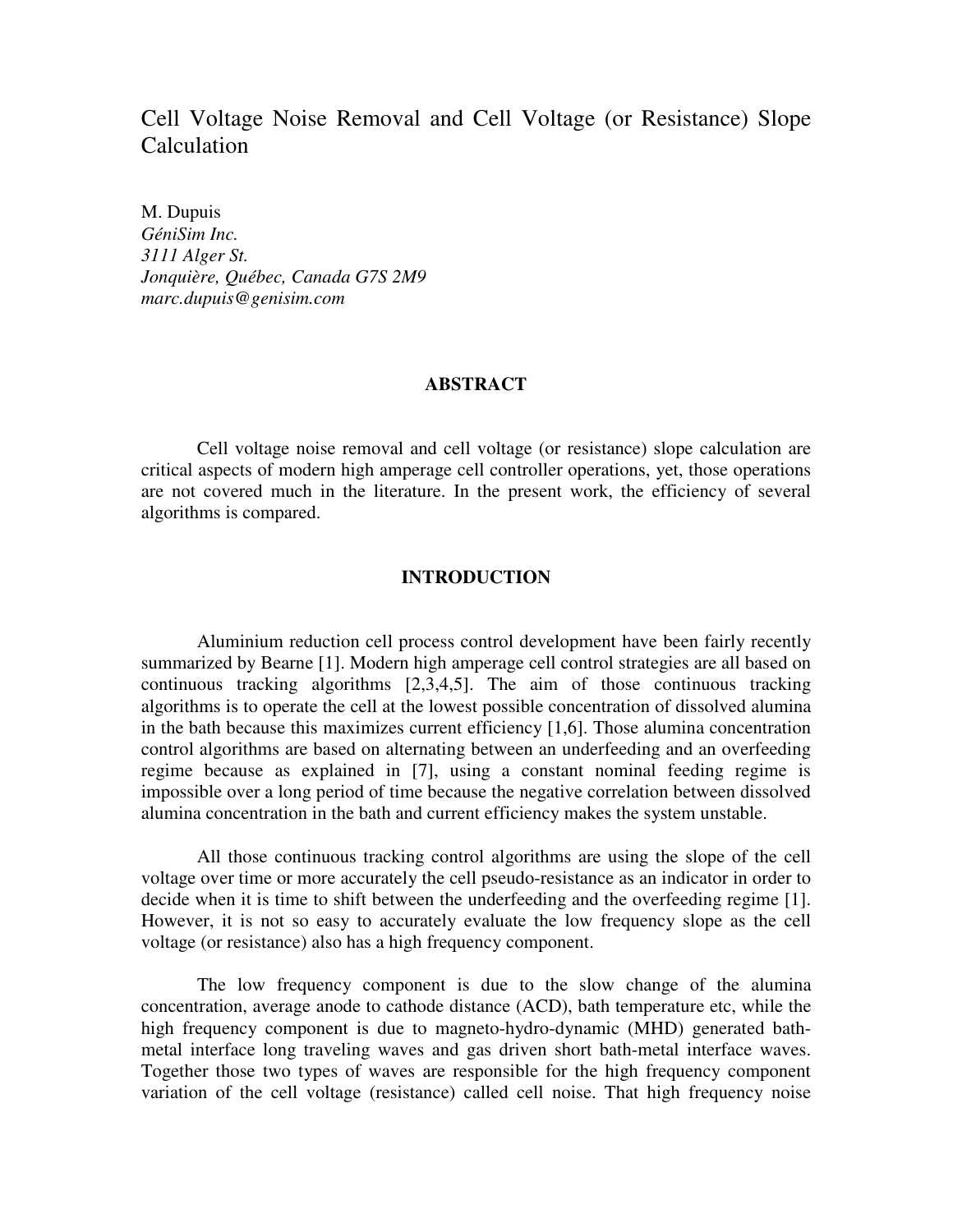component must be removed in order to be able to compute the low frequency component driven among other things by the fluctuation of the alumina concentration in the bath, which is the relevant data for the alumina feeding control algorithm.

## **NOISE FILTRATION AND SLOPE CALCULATION**

Figure 1 illustrates the first algorithm tested. Raw cell voltage and amperage are measured every 6 seconds. Those raw voltage and amperage are used to compute the cell resistance [1]. In the current work, a cell voltage free of any amperage fluctuation noise is recomputed using the nominal amperage. The cell voltage computed this way every 6 seconds is then averaged every 2 minutes. Finally, the best straight line fitting the last 10 "2 minutes averaged cell voltage" is computed. Every 2 minutes, a new 2 minutes cell voltage averaged value is computed and a new best straight line fitting using the last 10 "2 minutes averaged cell voltage" is computed. Figure 2 presents the results obtained after 40 of such cycles. The smoothed voltage curve presented in Figure 2 was constructed using the red section of the fitted line presented in Figure 1 for each of those 40 cycles. Although it looks like a monotonous curve, Figure 3 presents the same smoothed voltage curve highlighting the fact that there are jumps in the curves. Yet, Figure 4 clearly shows that over a period of 12 hours, this algorithm filtered very well the noise, generating a remarkably smooth low frequency voltage evolution curve. As highlighted in Figure 3, the voltage slope evaluations are discrete, but as highlighted in Figure 5, over a period of 12 hours, those discrete voltage slope evaluations are producing a remarkably continuous curve very well suited to be used as input data for the continuous tracking alumina control algorithm.

Figure 6 illustrates the second algorithm tested. The same amperage fluctuation free cell voltage computed every 6 seconds and averaged every 2 minutes are used, but this time, the best parabolic curve fitting the last 10 "2 minutes averaged cell voltage" is computed. Obviously, as it can be seen comparing Figure 6 to Figure 1, the global fit over the those last 10 averaged points is better but does it means that this more complex and more CPU demanding algorithm computes a more reliable voltage slope for the continuous tracking alumina controller? Figures 7, 8 and 9 present the smoothed voltage curve obtained. When compared with Figures 2, 3 and 4, we can see that taking the extra trouble of computing the best parabolic curve fit instead of the best straight line fit did not resulted in producing a smoother voltage curve, on the contrary! Figure 10 confirms that the voltage slope computed with the second algorithm is a lot noisier. Furthermore, the maximum amplitudes of the slope computed with the second algorithm are less accurate than the ones computed with the first simpler algorithm.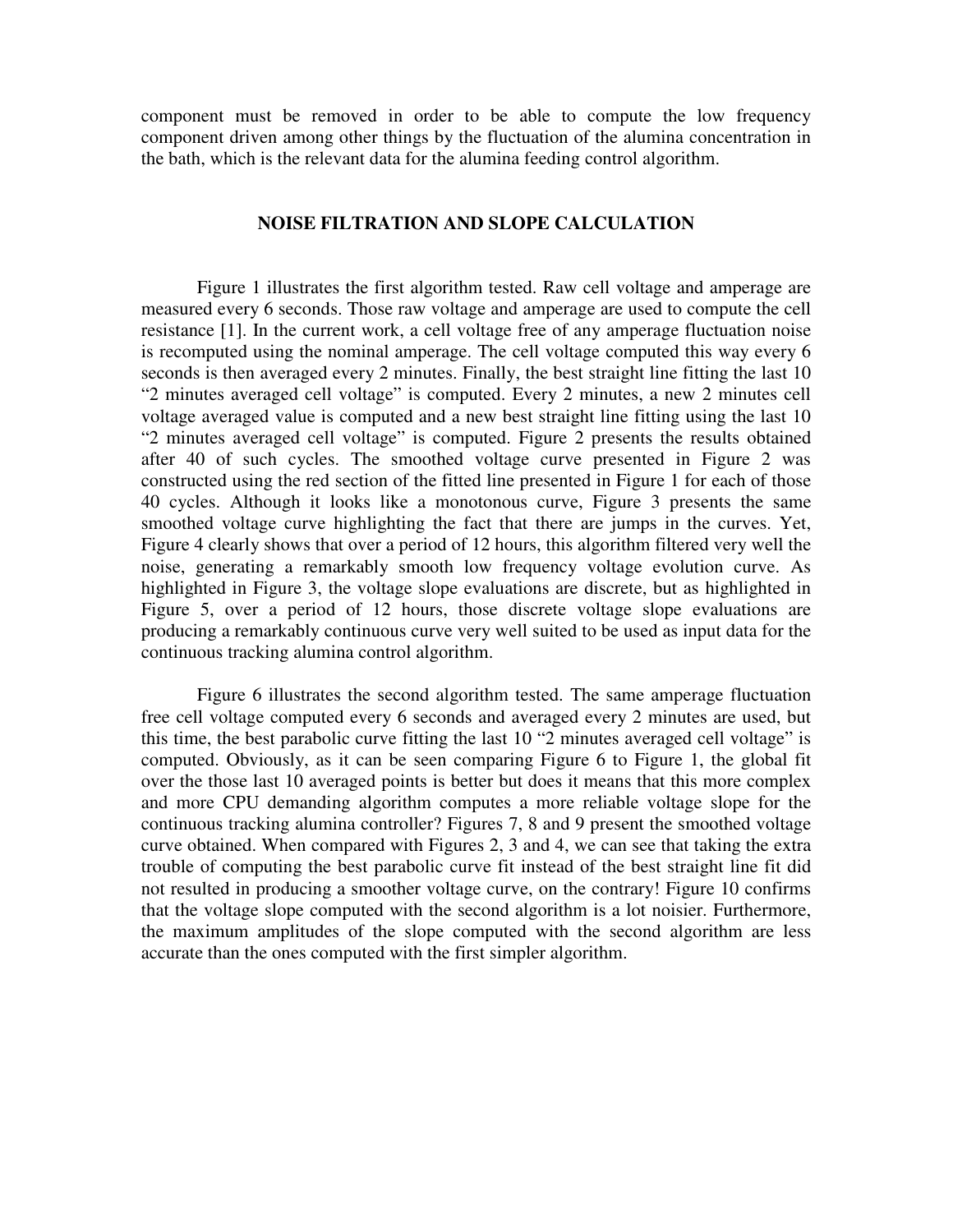



Figures 1 to 5: First algorithm Figures 6 to 10: Second algorithm